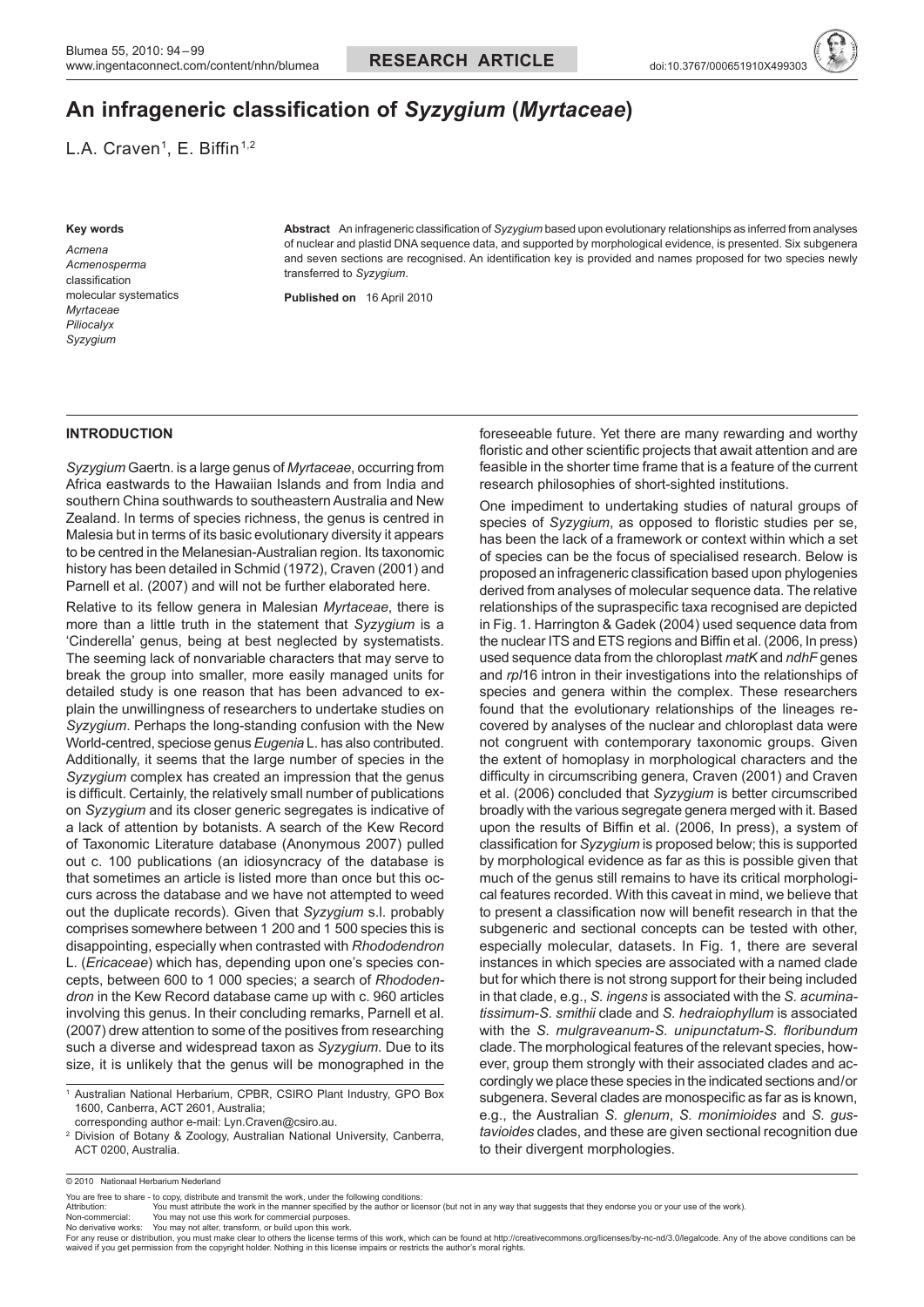

**Fig. 1** Cladistic relationships of the subgenera and sections of *Syzygium*. The cladogram is a strict consensus tree of 1 000 most parsimonious trees found in analysis of a combined chloroplast dataset (*matK*, *ndhF* and *rpl16*). **Bold** branches represent those receiving 90 % or greater bootstrap support, and asterisks indicate branches with Bayesian posterior probability of 95 % or greater. Based on Biffin et al. (In press).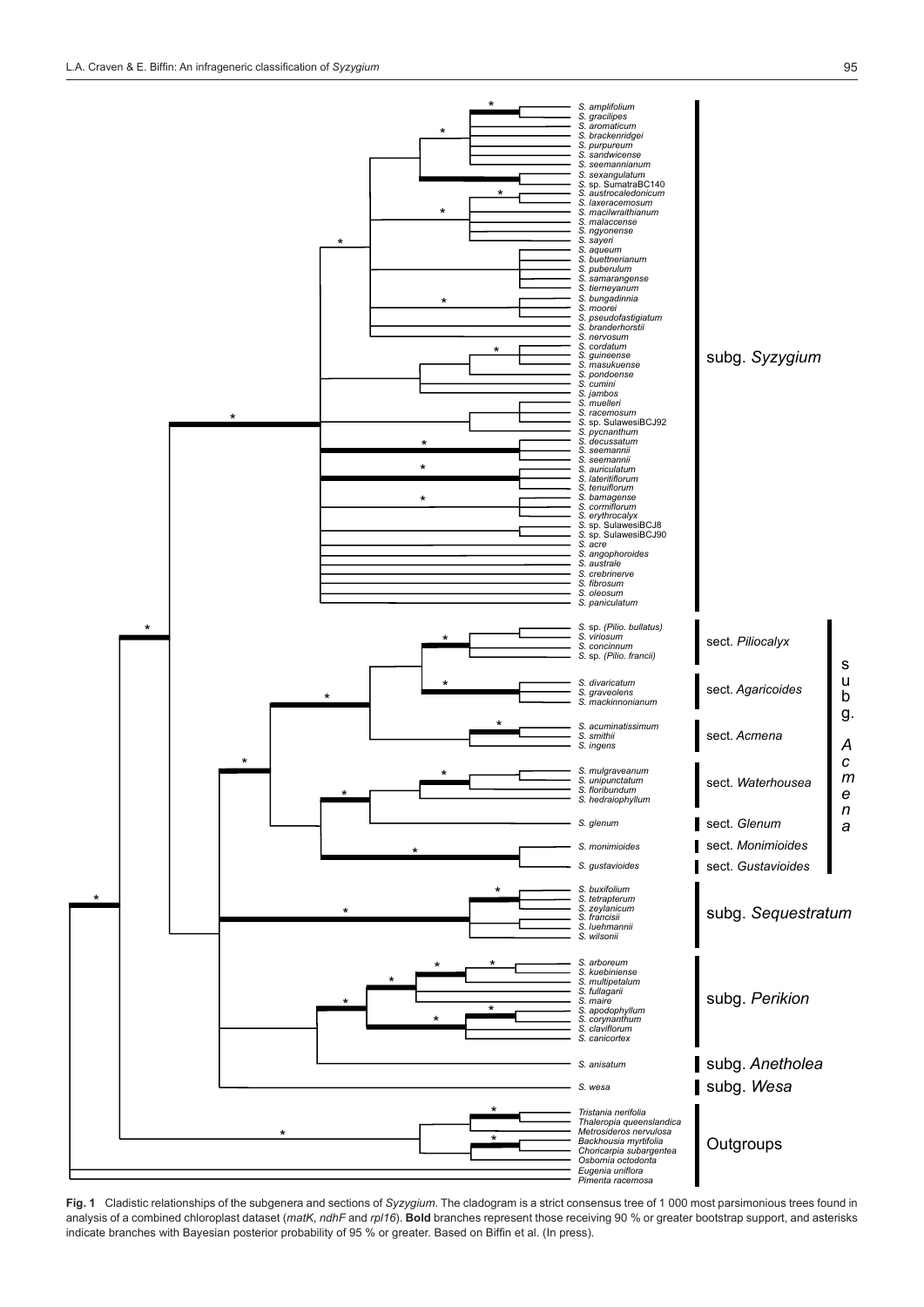Future revisionary and floristic researchers are encouraged to collect and publish information on some important characters that currently are largely neglected. Such characters as the presence-absence of numerous fibre bundles in the hypanthium wall, the position of the placenta, the orientation and arrangement of the ovules on the placenta, the presenceabsence of a testa, and the nature of the tissues developed in fruit from the chalaza, are all important for classification but are presently poorly recorded perhaps due in part to difficulties in interpretation of some characters. The readily observed states of the hypanthium bundle character can be determined in both flowering and fruiting stages of development, and is a useful key character to separate the species of subg. *Perikion* from those of subg. *Syzygium*. Some contemporary authors (Parnell 1999, Ashton 2006) have indicated the distinctiveness of the species that equate to the generic concept of *Jambosa* Adans. Indeed, first considerations of *Syzygium* s.s. (flowers typically small to medium-sized, 5-merous, petals coherent and caducous) vis-à-vis *Jambosa* (flowers typically large, 4-merous, petals fully free and deciduous) lead one to the thought that these are quite different plants. There are, however, sufficient species that are variable with respect to these character states that it seems one cannot place all the relevant species unambiguously in either grouping. The molecular evidence available clearly positions both generic concepts in the same clade, i.e., in subg. *Syzygium*.

We have not set out to typify all the relevant supraspecific names as in some cases it may be necessary to draw upon molecular data to determine their accurate placement. Given that 80–90 % of the genus belongs to subg. *Syzygium*, it is reasonable to assume that a similar proportion of the supraspecific names also are to be placed in that subgenus. We believe that future systematists working on subg. *Perikion*, *Sequestratum*  and *Syzygium*, in western Malesia in particular, are in a better position than we to appropriately typify, and place, these names. Reference to Fig. 1 shows that the internal resolution of the clade equating to subg. *Syzygium* is poor. Before a final classification of subg. *Syzygium* can be achieved, further molecular work utilising novel genes insofar as *Syzygium* is concerned, is essential.

The derivation of the name *Syzygium* (literally meaning 'joined or yoked together') is generally regarded as unclear (Parnell et al. 2007). Browne (1756, as *Suzygium*) referred to the paired arrangement of the leaves and branchlets; this may well be the basis of the name and is our preferred derivation. The first author is indebted to his friend and colleague, Rhys Gardner, Auckland, for drawing our attention to McVaugh (1956) who discussed the nomenclatural issues surrounding the name *Syzygium* and gave another insight into its derivation. The generic name *Syzygium* (as *Suzygium*) was coined by Browne (1756) for a New World species that is now placed in *Calyptranthes* Sw. and, fide McVaugh (1956), refers to the calyptrate perianth possessed by that species. Gaertner (1788) adopted Browne's genus (with the spelling *Syzygium*) for four Old World species, some of which fide Gaertner also have calyptrate perianths.

# **Syzygium**

*Syzygium* Gaertn. (1788) 166, nom. cons. — *Eugenia* subg. *Syzygium* (Gaertn.) Wight (1841) 12, 15. — *Jambosa* sect. *Eusyzygium* Miq. (1855) 447. — Type: *Syzygium caryophyllaeum* Gaertn.

# **1.** *Syzygium* subg. *Syzygium*

- *Caryophyllus* L. (1753) 515, nom. rej. *Eugenia* subg. *Caryophyllus* (L.) Wight (1841) 12, 14. — Type: *Caryophyllus aromaticus* L. (*Syzygium aromaticum* (L.) Merr. & L.M.Perry).
- *Jambosa* Adans. (1763) 88, 564 (as *Jambos*), nom. et orth. cons., nom. rej. — *Eugenia* subg. *Jambosa* Wight (1841) 12, 14. — *Eugenia* sect. *Jambosa*
- Miq. (1850) 17. Type: *Jambosa vulgaris* DC., nom. illeg. (*Eugenia jambos* L., *Jambosa jambos* (L.) Millsp., *Syzygium jambos* (L.) Alston).
- *Myrthoides* Wolf (1776) 73 (see Ross (1966) 159). Type: *Myrtus caryophyllata* L. (*Syzygium caryophyllatum* (L.) Alston).
- *Malidra* Raf. (1838) 107. *Cerocarpus* Hassk. (1842) 36, nom. illeg. *Jambosa* sect. *Cerocarpus* Blume (1850) 102. — Type: *Malidra aquea* (Burm.f.) Raf. (*Eugenia aquea* Burm.f., *Jambosa aquea* (Burm.f.) DC., *Cerocarpus aqueus* (Burm.f.) Hassk., *Syzygium aqueum* (Burm.f.) Alston).
- *Cleistocalyx* Blume (1850) 84. *Cleistocalyx* sect. *Eucleistocalyx* Merr. & L.M.Perry (1937) 325. — *Eugenia* sect. *Cleistocalyx* (Blume) M.R.Hend. (1949) 11, 17, 264. — Type (fide Merrill & Perry 1937: 333): *Cleistocalyx nitidus* Blume (*Eugenia cleistocalyx* Merr., *Syzygium cleistocalyx* (Merr.) P.S.Ashton).
- *Gelpkea* Blume (1850) 88. Lectotype (here designated): *Gelpkea stipularis* Blume (*Syzygium stipulare* (Blume) Craven & T.G.Hartley).
- *Acicalyptus* A.Gray (1854) 127. *Cleistocalyx* sect. *Acicalyptus* Merr. & L.M.Perry (1937) 325.— Type: *Acicalyptus myrtoides* A.Gray (*Calyptranthes myrtoides* (A.Gray) Seem., *Cleistocalyx myrtoides* (A. Gray) Merr. & L.M.Perry, *Syzygium myrtoides* (A. Gray) R. Schmid).
- *Cupheanthus* Seem. (1865) 76. Type: *Cupheanthus neocaledonicus* Seem. (*Syzygium neocaledonicum* (Seem.) J.W.Dawson).
- *Gaslondia* Vieill. (1866) 96. Type: *Gaslondia amphoricarpa* Vieill.
- *Pareugenia* Turrill (1915) t. 3004. Type: *Pareugenia imthurnii* Turrill (*Syzygium imthurnii* (Turrill) Merr. & L.M.Perry).

Sepals persistent or deciduous, caducous when calyptrate, free or fused into a calyptra. Petals free, whether or not cohering into a pseudocalyptra, in calyptrate species obsolete and falling with the calyptra. Anther sacs parallel. Placentation axile-median or rarely axile-basal; ovules (3–)8–60(–90), arranged irregularly or rarely in 2 longitudinal rows, spreading to ascending. Seed without intrusive tissue interlocking the cotyledons, the cotyledons free and not obvolute (the opposing faces often undulate but the cotyledons not obvolute per se).

Note — The name *Gelpkea* is typified above with *Gelpkea stipularis* Blume, a species that conforms well with Blume's generic circumscription. A new combination, *S. stipulare* (Blume) Craven & T.G.Hartley, is made in the following section for the species in *Syzygium*.

#### **2.** *Syzygium* subg. *Acmena* (DC.) Craven & Biffin, *comb. nov.*

- Basionym: *Acmena* DC., Prodr. 3 (1828) 262. *Lomastelma* Raf. (1838) 107. — *Eugenia* subg. *Acmena* (DC.) Wight (1841) 12, 14. — *Eugenia* sect. *Acmena* (DC.) Miq. (1850) 19. — Type: *Syzygium smithii* (Poir.) Nied. (*Eugenia elliptica* Sm., nom. illeg., non Lam. (1789) 206; *Eugenia smithii* Poir.; *Myrtus smithii* (Poir.) Spreng.; *Acmena floribunda* β *elliptica* DC.; *Lomastelma elliptica* (Sm.) Raf.; *Acmena elliptica* G. Don ex Steud., *Syzygium brachynemum* F.Muell., nom. illeg*.*; *Eugenia brachynema* F.Muell., nom. illeg*.*; *Acmena smithii* (Poir.) Merr. & L.M.Perry; *Lomastelma smithii* (Poir.) J.H.Willis).
- *Xenodendron* Lauterb. & K.Schum. (1900) 461. Type: *Xenodendron polyanthum* Lauterb. & K.Schum. (*Acmena polyantha* (Lauterb. & K.Schum.) Merr. & L.M.Perry).

Sepals deciduous or persistent, caducous when calyptrate, free or fused into a calyptra. Petals free (not cohering into a pseudocalyptra), in calyptrate species obsolete and falling with the calyptra. Anther sacs divergent or sometimes parallel. Placentation axile-apical, or axile-basal or axile-median; ovules c. 2–22, in 1 transverse row or arranged irregularly or rarely in 2 longitudinal rows, pendulous. Seed usually with intrusive tissue interlocking the cotyledons, or sometimes the intrusive tissue lacking and the cotyledons then free.

## **2a.** *Syzygium* sect. *Acmena* (DC.) Craven & Biffin, *comb. nov.*

Basionym: *Acmena* DC., Prodr. 3 (1828) 262. — *Lomastelma* Raf. (1838) 107. — *Eugenia* subg. *Acmena* (DC.) Wight (1841) 12, 14. — *Eugenia* sect. *Acmena* (DC.) Miq. (1850) 19. — Type: *Syzygium smithii* (Poir.) Nied. (*Eugenia elliptica* Sm., nom. illeg., non Lam. (1789) 206; *Eugenia smithii* Poir.; *Myrtus smithii* (Poir.) Spreng.; *Acmena floribunda* β *elliptica* DC.; *Lomastelma elliptica* (Sm.) Raf.; *Acmena elliptica* G. Don ex Steud., *Syzygium brachynemum* F.Muell., nom. illeg*.*; *Eugenia brachynema* F.Muell., nom. illeg*.*; *Acmena smithii* (Poir.) Merr. & L.M.Perry; *Lomastelma smithii* (Poir.) J.H.Willis).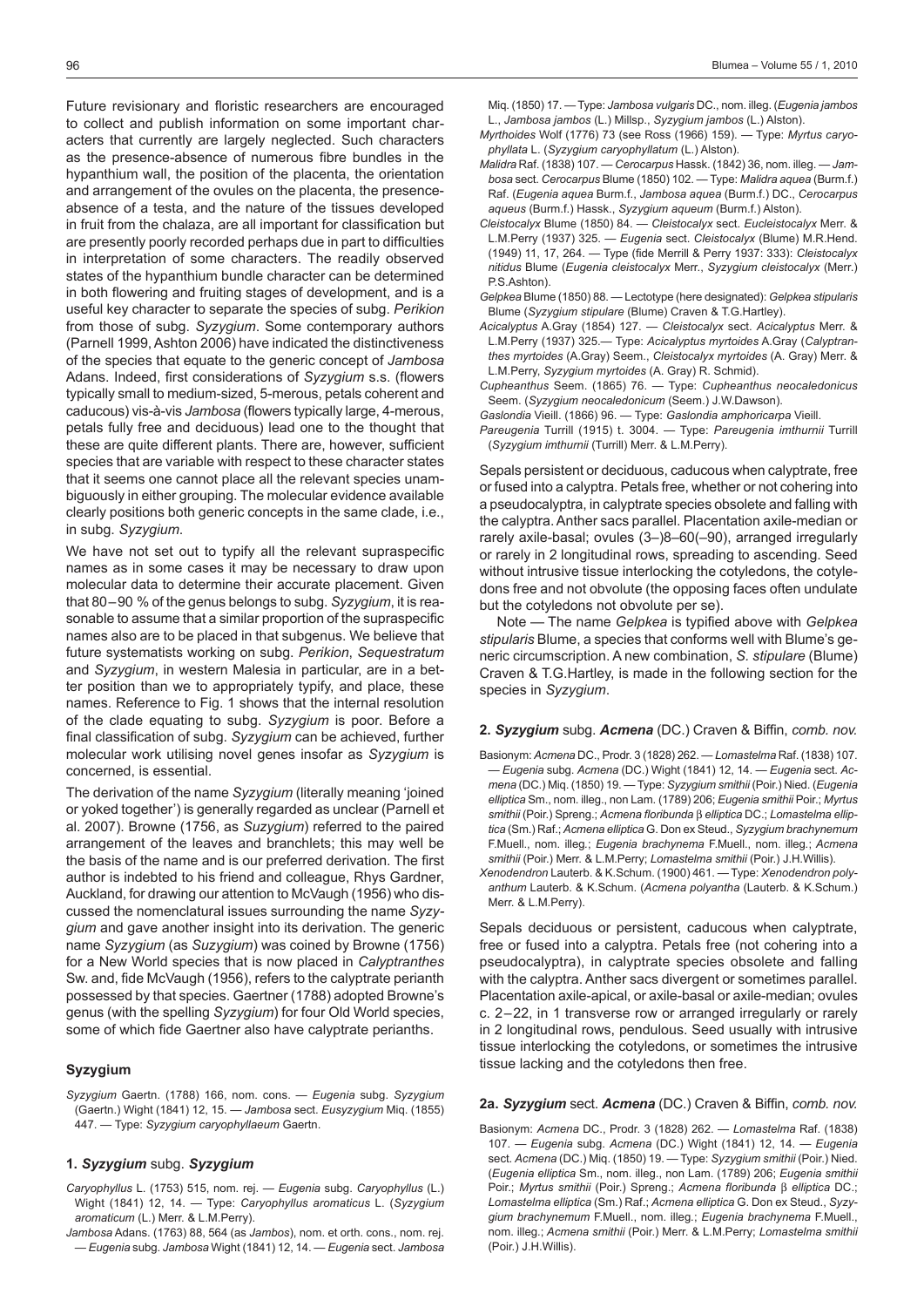Sepals deciduous or persistent, free. Anther sacs divergent. Placentation axile-apical; ovules c. 5–22 per locule, in 1 transverse row or arranged irregularly, pendulous. Seed with ramifying (staghorn coral-like) intrusive tissue interlocking the cotyledons.

## **2b.** *Syzygium* sect. *Piliocalyx* (Brongn. & Gris) Craven & Biffin, *comb. nov.*

Basionym: *Piliocalyx* Brongn. & Gris, Bull. Soc. Bot. France 12 (1865) 185, nom. cons. — Type (fide Mansfeld (1935) 449): *Piliocalyx robustus* Brongn. & Gris (1865) 185, non *Syzygium robustum* Miq. (1858) 1086 (*Syzygium viriosum* Craven & J.W.Dawson).

Sepals fused into a calyptra. Anther sacs divergent to subparallel. Placentation axile-apical; ovules in 1 transverse row, pendulous. Seed with ramifying (staghorn coral-like) intrusive tissue interlocking the cotyledons.

## **2c.** *Syzygium* sect. *Agaricoides* Craven & Biffin, *sect. nov.*

A *Syzygio* sect. *Acmena* semine contexto fungiformi cotyledones interposito differt. — Typus: *Syzygium graveolens* (F.M.Bailey) Craven & Biffin (*Cryptocarya graveolens* F.M.Bailey, *Acmena graveolens* (F.M.Bailey) L.S.Sm.).

Sepals deciduous or persistent, free. Anther sacs divergent. Placentation axile-apical; ovules 4–6 per locule, in 1 transverse row, pendulous. Seed with non-ramifying, mushroom-like intrusive tissue interlocking the cotyledons.

Note — The epithet *Agaricoides* refers to the superficial similarity of the intrusive tissue to the fruiting body of *Agaricus*, a genus of mushrooms.

## **2d.** *Syzygium* sect. *Waterhousea* (B.Hyland) Craven & Biffin, *comb. nov.*

Basionym: *Waterhousea* B.Hyland, Austral. J. Bot., Suppl. ser. 9 (1983) 138. — Type: *Syzygium floribundum* F.Muell. (*Waterhousea floribunda* (F.Muell.) B.Hyland).

Sepals deciduous or persistent, free. Anther sacs parallel. Placentation axile-basal, axile-median or axile-apical; ovules 2–10 per locule, in 1 transverse row or arranged irregularly, pendulous. Seed with ramifying intrusive tissue interlocking the cotyledons.

## **2e.** *Syzygium* sect. *Glenum* Craven & Biffin, *sect. nov.*

A *Syzygio* sect. *Acmena* floribus calyptratis et semine contexto fungiformi cotyledones interposito differt. — Typus: *Syzygium glenum* Craven.

Sepals fused into a calyptra. Anther sacs parallel. Placentation axile-apical; ovules 3 or 4 per locule, in 1 transverse row, pendulous. Seed with non-ramifying, mushroom-like intrusive tissue interlocking the cotyledons.

#### **2f.** *Syzygium* sect. *Monimioides* Craven & Biffin, *sect. nov.*

A *Syzygio* sect. *Acmena* ovulis 2–3 in quoque loculo et semine contexto cotyledones interposito carenti differt. — Typus: *Syzygium monimioides* Craven.

Sepals persistent, free. Anther sacs parallel. Placentation axileapical; ovules 2 or 3 per locule, in 1 transverse row, pendulous. Seed without intrusive tissue interlocking the cotyledons, the cotyledons free.

# **2g.** *Syzygium* sect. *Gustavioides* Craven & Biffin, *sect. nov.*

A *Syzygio* sect. *Acmena* floribus calyptratis, ovulis ascendentibus et semine contexto cotyledones interposito carenti differt. — Typus: *Syzygium gustavioides* (F.M.Bailey) B.Hyland (*Eugenia gustavioides* F.M.Bailey, *Cleistocalyx gustavioides* (F.M.Bailey) Merr. & L.M.Perry).

Sepals fused into a calyptra. Anther sacs parallel to divergent. Placentation axile-basal; ovules 4–8 per locule, in 2 longitudinal rows or arranged irregularly, ascending. Seed without intrusive tissue interlocking the cotyledons, the cotyledons free.

# **3.** *Syzygium* subg. *Sequestratum* Craven & Biffin, *subg. nov.*

A *Syzygio* subg. *Syzygio* foliis plerumque parvis et saepe glaucis (atque floribus fructibusque), inflorescenti saepe capitiformi, et floribus plerumque relative parvis hypanthio infundibuliformi differt. — Typus: *Syzygium wilsonii* (F.Muell.) B.Hyland (*Eugenia wilsonii* F.Muell.).

*Eugenia* sect. *Erythronema* F.Muell. (1865) 12. — Type: *Syzygium wilsonii* (F.Muell.) B.Hyland (*Eugenia wilsonii* F.Muell.).

Leaves usually small, often glaucous (as are the flowers and fruits). Inflorescence often head-like. Flowers usually relatively small. Hypanthium funnel-shaped. Sepals free. Petals free (not cohering into a pseudocalyptra). Anther sacs parallel. Placentation axile-median; ovules c. 10–25 per locule, in 2 longitudinal rows, spreading to ascending. Seed without intrusive tissue interlocking the cotyledons.

Notes — 1. The name *Eugenia* sect. *Erythronema* F.Muell. is validated by a sectio-specific description as Mueller (1865) treated just the single species, i.e., *E. wilsonii* F.Muell., in the section.

2. The new subgeneric epithet is derived from the Latin *sequestro*, set apart, remove, separate, and refers to the well supported segregation of this lineage from the others of the genus based on molecular evidence (Biffin et al. 2006).

### **4.** *Syzygium* subg. *Perikion* Craven & Biffin, *subg. nov.*

A *Syzygio* subg. *Syzygio* hypanthio fibris-fascibus numerosis, petalis 4–8, et ovulis pendulis vel ascendentibus differt. — Typus: *Syzygium claviflorum* (Roxb.) Wall. ex Steud. (*Eugenia claviflora* Roxb., *Acmena claviflora* (Roxb.) Walp., *Acmenosperma claviflorum* (Roxb.) Kausel).

- *Acmenosperma* Kausel (1957) 609. Type: *Acmenosperma claviflorum* (Roxb.) Kausel (*Eugenia claviflora* Roxb., *Acmena claviflora* (Roxb.) Walp., *Syzygium claviflorum* (Roxb.) Wall. ex Steud.).
- *Syzygium* ser. *Claviflora* Hung T.Chang & R.H.Miao (1982) 18. Type: *Syzygium claviflorum* (Roxb.) Wall. ex Steud. (*Eugenia claviflora* Roxb., *Acmena claviflora* (Roxb.) Walp., *Acmenosperma claviflorum* (Roxb.) Kausel).

Hypanthium wall with numerous fibre bundles. Sepals deciduous or persistent. Petals 4–8. Anther sacs parallel. Placentation axile-median; ovules c. 8–22 per locule, in 2 (rarely 4) longitudinal rows or sometimes arranged irregularly, pendulous or sometimes ascending. Seed without intrusive tissue interlocking the cotyledons, or sometimes with ramifying interlocking tissue.

Notes — 1. The epithet *Perikion* is derived from the Greek *kion*, column, pillar and refers to the numerous, well-developed fibre bundles in the hypanthium that are such a distinctive feature in the species of this taxon.

2. The intrusive tissue between the cotyledons that occurs in all members of the species complex of which *S. claviflorum* is the most widespread and common member does not occur in the other species of the subgenus as far as we are aware.

# **5.** *Syzygium* subg. *Anetholea* (Peter G.Wilson) Craven & Biffin, *comb. nov.*

Basionym: *Anetholea* Peter G.Wilson, Austral. Syst. Bot. 13 (2000) 434. — Type: *Syzygium anisatum* (Vickery) Craven & Biffin (*Backhousia anisata* Vickery, *Anetholea anisata* (Vickery) Peter G.Wilson).

Sepals persistent, free. Petals free (not cohering into a pseudocalyptra). Anther sacs parallel. Placentation axile-basal; ovules c. 6 or 7 per locule, arranged irregularly, ascending. Seed without intrusive tissue interlocking the cotyledons, the cotyledons free and distinctly obvolute.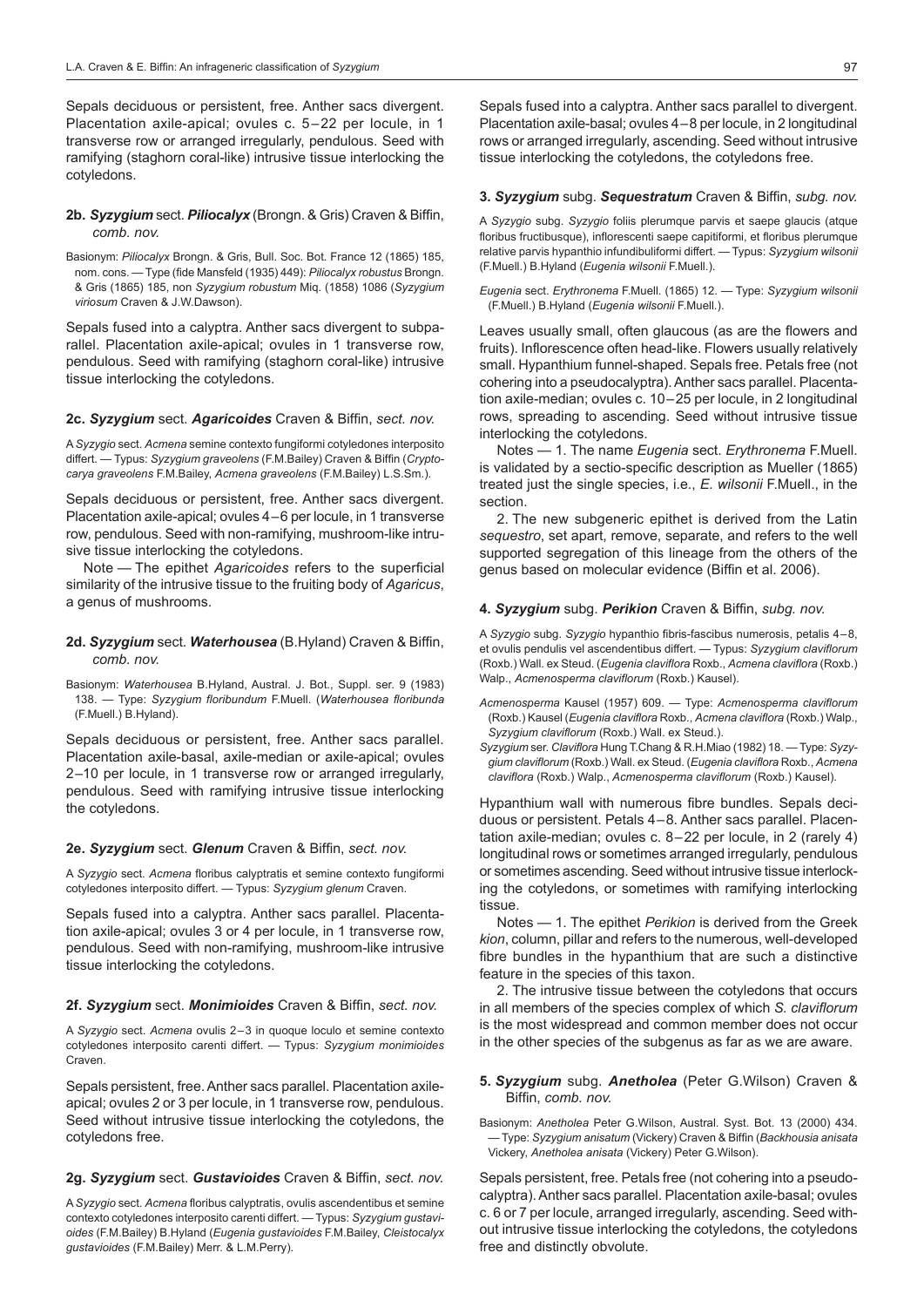A *Syzygio* subg. *Syzygio* ovulis 6–8 per loculo, pendulis et biserialibus longitudinalibus vel insertis irregulariter, et cellulis antherarum parallelidivergentibus usque divergentibus differt. — Typus: *Syzygium wesa* B.Hyland.

Anther sacs parallel-divergent to divergent. Placentation axilemedian to axile-apical; ovules 6–8 per locule, in 2 longitudinal rows or arranged irregularly, pendulous. Seed without intrusive tissue interlocking the cotyledons.

## **NEW NAMES FOR** *SYZYGIUM* **SPECIES**

**1.** *Syzygium stipulare* (Blume) Craven & T.G.Hartley, *comb. nov*.

Basionym: *Gelpkea stipularis* Blume, Mus. Bot. 1 (1850) 88; *Eugenia stipularis* (Blume) Miq. (1855) 441.

**2.** *Syzygium viriosum* Craven & J.W.Dawson, *nom. nov.* 

Replaced synonym: *Piliocalyx robustus* Brongn. & Gris, Bull. Soc. Bot. France 12 (1865) 185, non *Syzygium robustum* Miq. (1858) 1086.

Note — The epithet *robustus* is preempted in *Syzygium* by *S. robustum* Miq., necessitating a new epithet in *Syzygium* for *P. robustus* Brongn. & Gris. The replacement epithet is derived from the Latin *viriosus*, robust, strong.

## **UNPLACED TAXA**

*Aphanomyrtus* Miq. (1855) 480. — Type: *Aphanomyrtus rostrata* Miq.

#### *Calyptranthus*

This generic epithet is sometimes attributed to Blume (1826: 1089), however, it appears that Blume was using an orthographic variant of *Calyptranthes* Sw. (Swartz 1788: 79) and was not intending to publish a new name. *Calyptranthes* belongs in *Myrteae*, as this tribe is defined by Wilson et al. (2005).

- *Clavimyrtus* Blume (1850) 113, t. 49. *Jambosa* sect. *Clavimyrtus* (Blume) Miq. (1855) 427. — Type (fide Merrill & Perry (1939) 141): *Clavimyrtus glabrata* Blume (*Myrtus glabrata* Blume (1826) 1033, nom. illeg., non *M. glabrata* O.Swartz (1788) 78).
- *Clavimyrtus* sect. *Symphytocarpus* Blume (1850) 117. Type: not designated.
- *Eugenia* sect. *Fissicalyx* M.R.Hend. (1947) 333. Type (lectotype, here designated): *Eugenia symingtoniana* M.R.Hend. (*Stereocaryum symingtonianum* (M.R.Hend.) A.J.Scott, *Syzygium symingtonianum* (M.R.Hend.) I.M.Turner).

The species designated as lectotype of *Eugenia* sect. *Fissicalyx* is one of two species treated by Henderson (1947) in the section. Henderson's circumscription of *Eugenia symingtoniana* is more ample than that of the other species, *E. watsoniana* M.R.Hend., and adequately agrees with his circumscription of sect. *Fissicalyx*.

- *Jambosa* sect. *Ascojambosa* Blume (1850) 106. Type: not designated.
- *Jambosa* sect. *Bostrychode* Miq. (1855) 438. *Bostrychode* (Miq.) O.Berg (1859) 634. — Type: not designated.
- *Jambosa* sect. *Leptomyrtus* Miq. (1855) 436. *Leptomyrtus* (Miq.) O.Berg (1859) 635. — Type: not designated.
- *Jambosa* sect. *Porphyrosa* Blume (1850) 105. Type: not designated.
- *Jambosa* sect. *Sterrojambosa* Blume (1850) 108. Type: not designated.
- *Macromyrtus* Miq. (1855) 439. Type: *Macromyrtus javanica* Miq. (*Eugenia macromyrtus* Koord. & Valeton, *Syzygium macromyrtus* (Koord. & Valeton) Merr. & L.M.Perry).
- *Microjambosa* Blume (1850) 117. Type (fide Merrill & Perry (1939) 141): *Microjambosa conferta* (Korth.) Blume (*Jambosa conferta* Korth., *Syzygium confertum* (Korth.) Merr. & L.M.Perry).
- *Pseudoeugenia* Scort. (1885) 153. Type: *Pseudoeugenia perakiana* Scort.
- *Strongylocalyx* Blume (1850) 89, t. 54. Type (fide Merrill & Perry (1939) 141): *Strongylocarpus leptostemon* (Korth.) Blume (*Jambosa leptostemon* Korth., *Eugenia leptostemon* (Korth.) Blume, *Syzygium leptostemon* (Korth.) Merr. & L.M.Perry).
- *Syllysium* Meyen & Schauer (1843) 334. Type: *Syllysium buxifolium* Meyen & Schauer.
- *Syzygium* sect. *Jambolana* Miq. (1855) 458. Type: not designated.
- *Syzygium* sect. *Laevigatae* Miq. (1855) 456. Type: not designated.
- *Syzygium* sect. *Symphysion* Miq. (1855) 460. Type: not designated.
- *Syzygium* ser. *Balsamea* Hung T.Chang & R.H.Miao (1982) 18. — Type: *Syzygium balsameum* (Wight) Walp. (*Eugenia balsamea* Wight).
- *Syzygium* ser. *Oblata* Hung T.Chang & R.H.Miao (1982) 18. — Type: *Syzygium oblatum* (Roxb.) Wall. ex Steud. (*Eugenia oblata* Roxb.).
- *Tetraeugenia* Merr. (1917) 230. Type: *Tetraeugenia caudata* Merr.

# **Preliminary artificial key to the subgenera and sections of** *syzygium*

1. Hypanthium with numerous fibre bundles *S.* subg. *Perikion* 1. Hypanthium without fibre bundles . . 2 2. Seed with intrusive tissue interlocking the cotyledons . . 3 2. Seed without intrusive tissue interlocking the cotyledons 7 3. Intrusive interlocking tissue ramifying and staghorn corallike . . 4 3. Intrusive interlocking tissue non-ramifying and mushroomlike . . 6 4. Flowers calyptrate . . *S.* sect. *Piliocalyx* 4. Flowers not calyptrate . . 5 5. Anther sacs divergent . . *S.* sect. *Acmena* 5. Anther sacs parallel . . *S.* sect. *Waterhousea* 6. Flowers calyptrate . . *S.* sect. *Glenum* 6. Flowers not calyptrate . . *S.* sect. *Agaricoides* 7. Cotyledons distinctly obvolute . . *S.* subg. *Anetholea* 7. Cotyledons not obvolute (whether or not somewhat undulate on the opposing faces) . . 8